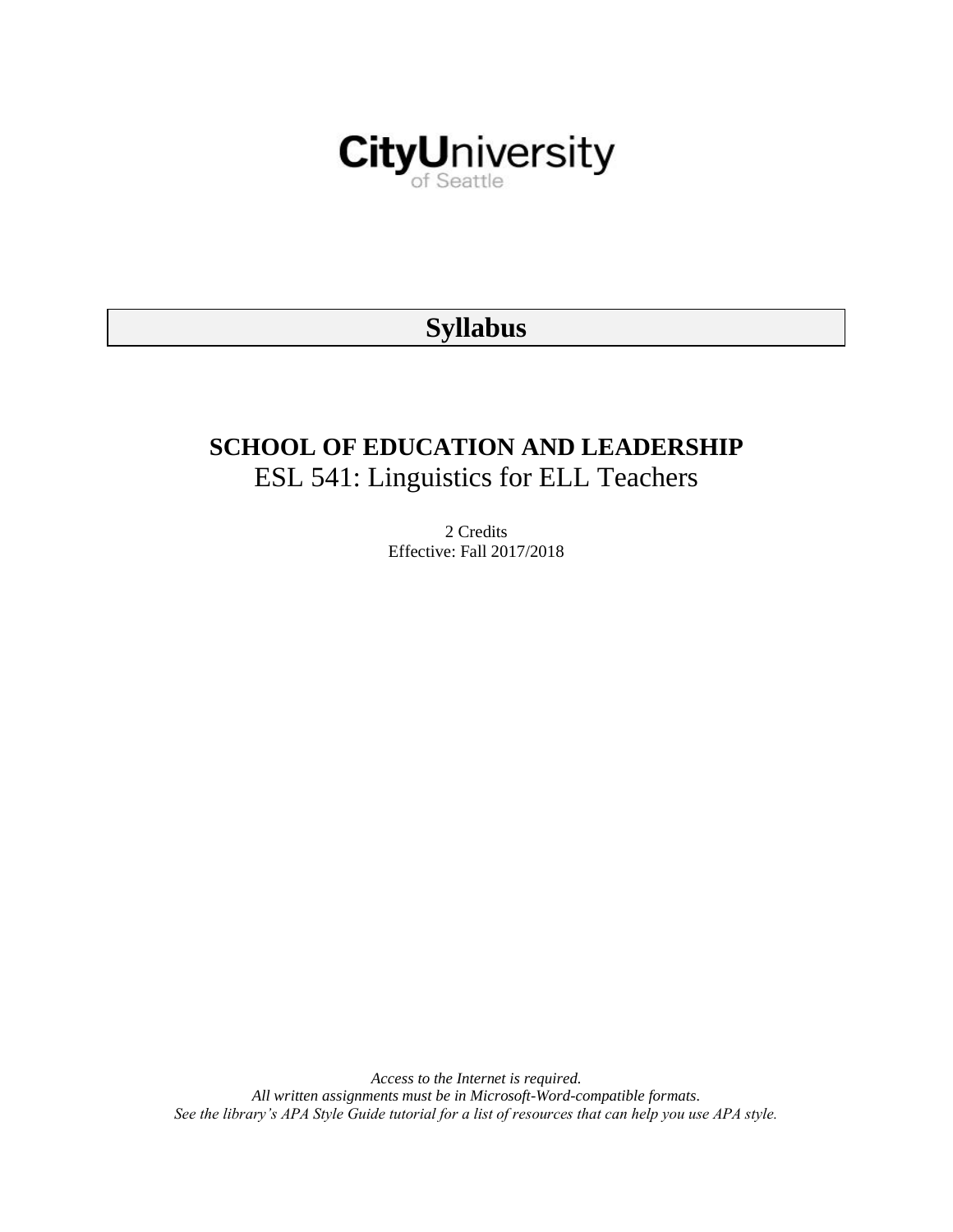# **FACULTY**

Faculty Name: FACULTY NAME

#### Contact Information: CONTACT INFORMATION

#### [INSTRUCTOR MAY INSERT PERSONAL MESSAGE IF DESIRED]

# **COURSE DESCRIPTION**

This course examines the principles and uses of linguistics as they pertain to the teaching of English Language Learners (ELL) and the process of second language acquisition. Topics include theories of language learning, linguistic principles, the nature of human language, grammatical aspects of language, the psychology of language, and language in society. Upon course completion, candidates are able to effectively apply knowledge and skills of linguistic principles and language acquisition theories with P-12 ELL students.

## **COURSE RESOURCES**

Required and recommended resources to complete coursework and assignments are found on the course [Reading List.](https://nam03.safelinks.protection.outlook.com/?url=https%3A%2F%2Fcityu.alma.exlibrisgroup.com%2Fleganto%2Flogin%3Fauth%3DSAML&data=04%7C01%7CMMara%40cityu.edu%7C70673ce0fe0144040eda08d87472e204%7Cb3fa96d9f5154662add763d854e39e63%7C1%7C0%7C637387384066198115%7CUnknown%7CTWFpbGZsb3d8eyJWIjoiMC4wLjAwMDAiLCJQIjoiV2luMzIiLCJBTiI6Ik1haWwiLCJXVCI6Mn0%3D%7C1000&sdata=JbwP%2Fm5Q%2BMgIUWa%2FXceos%2BoiLv0DX%2B%2FL%2BNGNMbX9P8E%3D&reserved=0) The reading list can be found under Course Information in Blackboard as well as from the library homepage.

Note: Required resources that must be purchased by the student are tagged "Purchase from a vendor of your choosing." Required resources with a direct link, "Available through CityU Library", are available at no cost to students.

Students in Canada will see required resources they need to purchase tagged "Purchase from the Canadian Bookstore." Students outside the U.S. and Canada should contact their advisor or textbook coordinator for additional information.

# **CITYU LEARNING GOALS**

This course supports the following City University learning goals:

• Diverse and global perspectives

# **COURSE OUTCOMES**

In this course, learners:

- Demonstrate how the structural elements of linguistics apply to second language acquisition
- Apply principles of linguistics
- Apply the major second language acquisition theories

# **CORE CONCEPTS, KNOWLEDGE, AND SKILLS**

- Approach, Method, Technique
- Brown's 12 principles of language learning
- Communicative Language Teaching (CLT)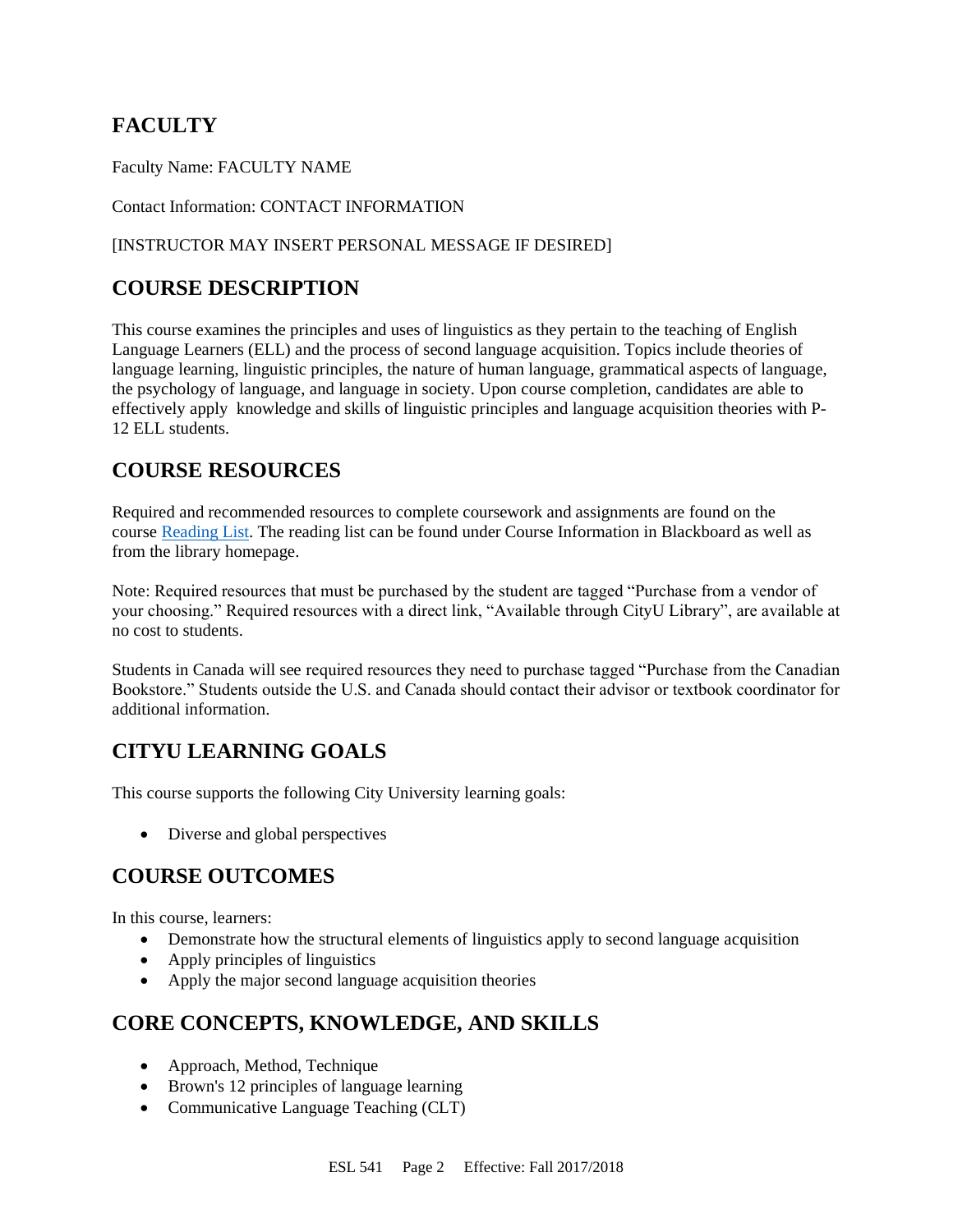- Dialects
- Learner variables
- Learning strategies for English language learners
- Mechanics of language acquisition
- Methods of teaching ELL
- Minimal units of meaning
- Morphemes
- Phonetic analysis
- Phonetic spelling
- Phonology
- Second language acquisition theories
- Sound segments
- Syntax

# **OVERVIEW OF COURSE GRADING**

The grades earned for the course will be derived using City University of Seattle's decimal grading system, based on the following:

| <b>Overview of Required Assignments</b> | % of Final Grade |
|-----------------------------------------|------------------|
| Morphology and Phonetics Quiz           | 20%              |
| Diagnosis and Plan                      | 25%              |
| Personal Language Acquisition Theory    | 25%              |
| <b>Discussion Questions</b>             | 30%              |
| <b>TOTAL</b>                            | 100%             |

## **SPECIFICS OF COURSE ASSIGNMENTS**

The instructor will provide grading rubrics that will provide more detail as to how this assignment will be graded.

#### Morphology and Phonetics Quiz

This is a matching quiz which covers the terms needed in this course. Candidates must demonstrate mastery of these terms by obtaining 90% or higher on the quiz located in the Blackboard shell for the course.

| <b>Components</b>                     | % of Grade |
|---------------------------------------|------------|
| Terms matched correctly to definition | 100%       |
| <b>TOTAL</b>                          | 100%       |

#### Diagnosis and Plan

#### Diagnosis and Plan

In this assignment, candidates listen to three ELL students read a short selection aloud. Choose the reading selection for the students. (Each student may read the same selection or each student may read a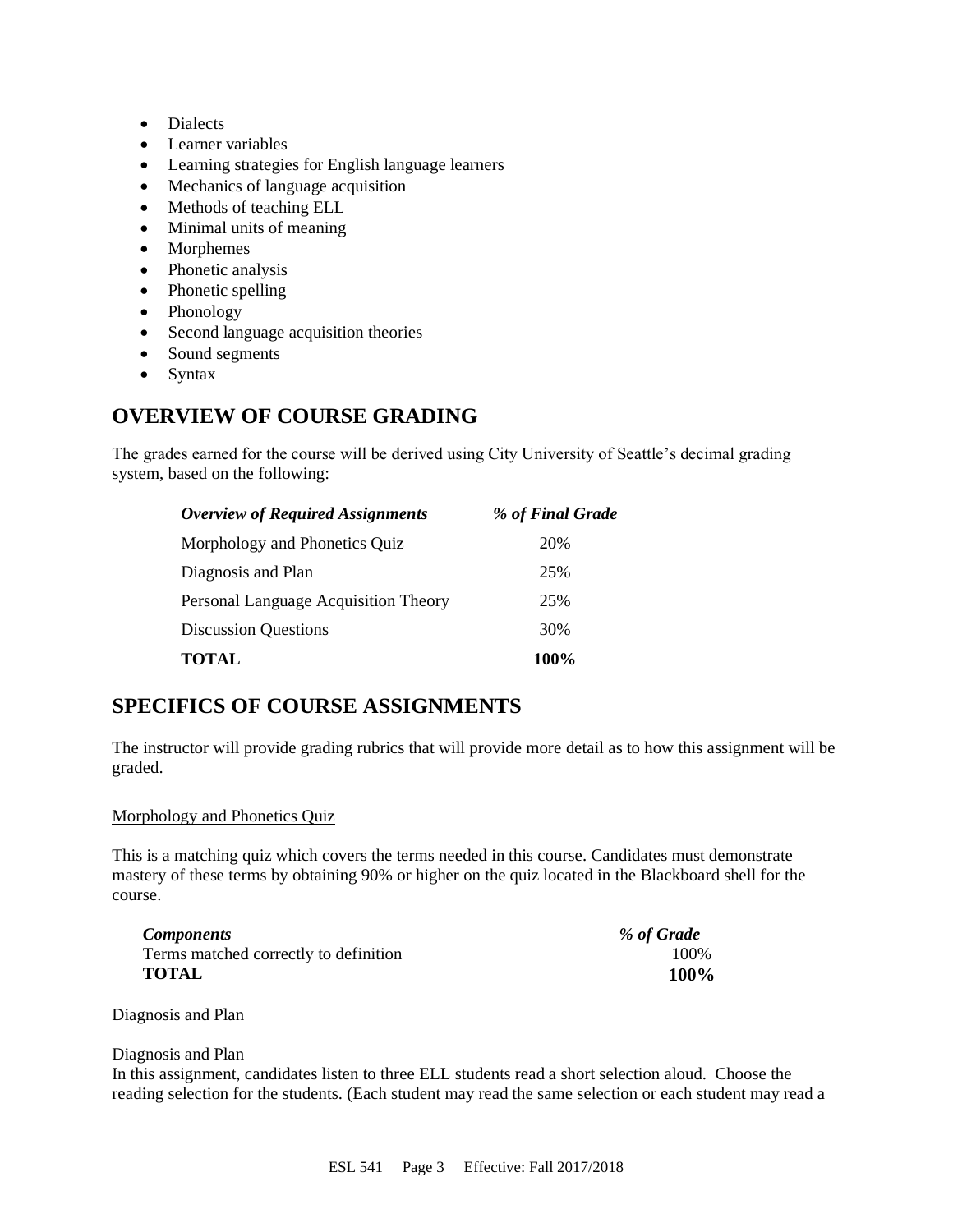different selection as the candidate decides.) The selection should be a short paragraph or brief children's book. Both candidate and student should have a copy of the selection. Candidates may audiotape the student reading to enable candidates to review the reading multiple times. While listening to the student read, candidates write any mispronunciations above the mispronounced word using the phonetic symbols chart found in Fromkin, Rodman, and Hyams, 2007 or from: The Sounds of English and the International Phonetic Alphabet http://www.antimoon.com/how/pronunc-soundsipa.htm.

To put phonetic symbols into word documents, use this website: UCL Department of Phonetics  $\&$ Linguistics http://www.phon.ucl.ac.uk/resource/phonetics/

Write a three page minimum summary which includes:

- Student's age;
- Student's country of origin and first language;
- Student's current placement in the school system he or she attends;

• Written summary of student's miscues (mispronunciation). Using chapter six from Fromkin, Rodman, and Hyams (2007), categorize the mispronunciations according to place of articulation;

• Diagnosis of which miscues may cause the student the most difficulty in communicating with teachers and peers;

• Rationale for the diagnosis that these miscues are the biggest problems.

Submit the following:

- 1. The original selection with the phonetic symbols record;
- 2. The summary;
- 3. The critical miscues diagnosis;
- 4. The rationale for the diagnostic conclusions.

| <b>Components</b>                       | % of Grade |
|-----------------------------------------|------------|
| Understanding of Phonetic Symbols       | 30%        |
| Places of Articulation                  | 30%        |
| Summary, diagnosis, rationale, and plan | 40%        |
| <b>TOTAL</b>                            | 100%       |

Personal Language Acquisition Theory

In this assignment, candidates develop a personal theory about how language is acquired using accepted theories as foundation for their personal theory and research to support their theory. Consider these questions in the development of personal theory:

• Is the candidate more likely to follow the first language acquisition behaviorist theorists, nativist theorists, or functional theorists;

• Is the candidate more interested in the second language acquisition theorists, cognitive theorists, or social constructivist theorists?

Use personal language acquisition experiences, experiences of other people, and current research from professional journal articles to develop the personal theory.

Candidates write a four-to-seven pages explaining the principles of their personal theory. Include citations, evidence from other sources to support statements, and examples observed in personal study of a second language, a friend's, or student's study of ESL. Note negative influences such as transference, interference, and overgeneralization, as well as influences such as personality and learning style. Discuss influences of the structural elements of a first language on the acquisition of the second language.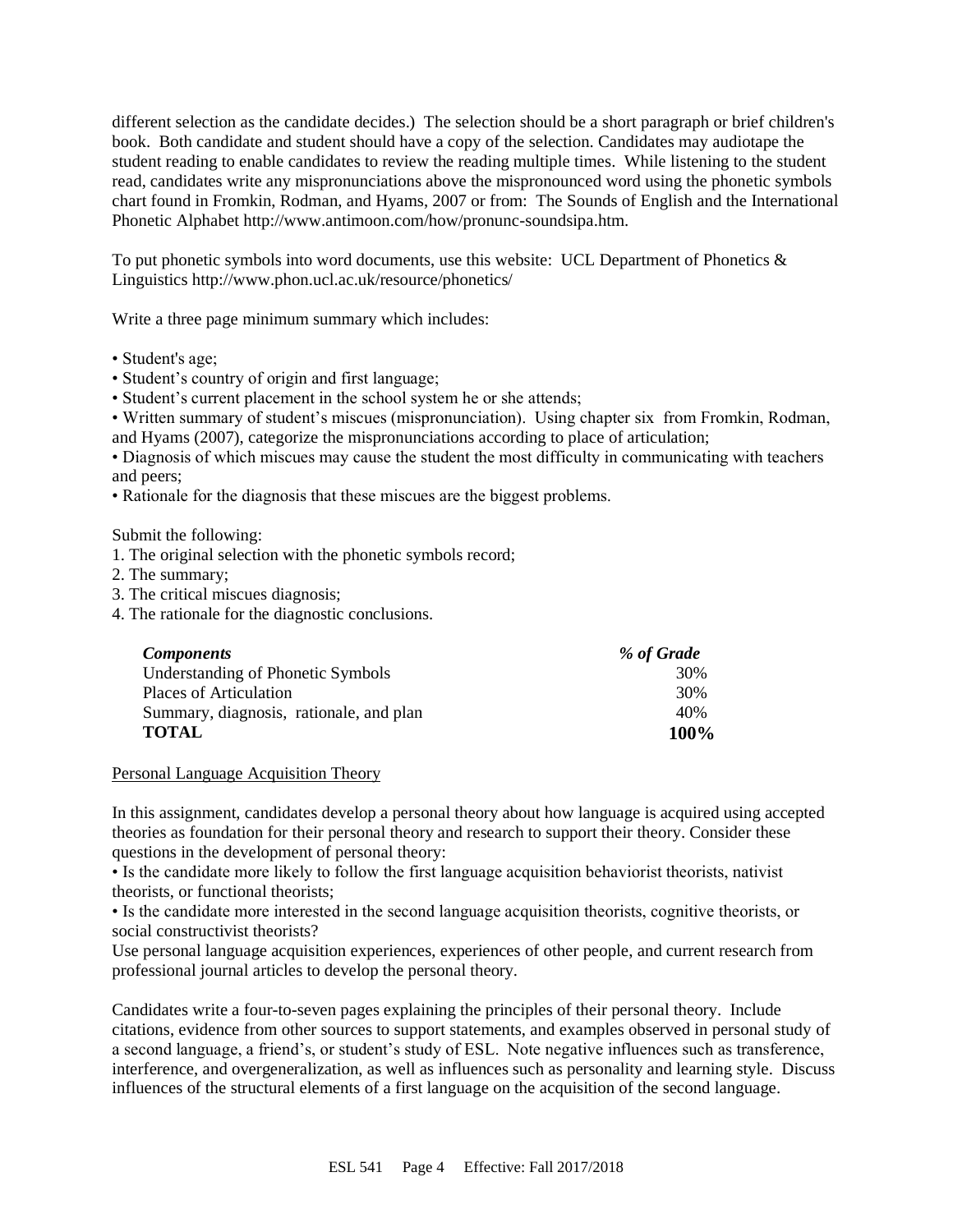Reference list contains a minimum of four references.

| <b>Components</b>                     | % of Grade |
|---------------------------------------|------------|
| Description of Personal Theory        | 40%        |
| Influences on Language Acquisition    | 40%        |
| Organization, Conventions, APA Format | 20%        |
| <b>TOTAL</b>                          | 100%       |

#### Discussion Questions

Candidates respond to discussion question/s in each session. Two or more thoughtful and topic-relevant responses to responses are made to classmates. There should be clear evidence of the text and course resources in the discussion question responses. After completing each of the assigned readings, candidates respond to the discussion question for the session.

Comments and questions for discussion should be clear and thoughtful, with correct grammar, spelling, and punctuation. As with written assignments, the quality of the discussion questions is graded on both content and presentation.

| <i>Components</i>                     | % of Grade |
|---------------------------------------|------------|
| Meets requirements in a timely manner | 20%        |
| Quality of responses                  | 50%        |
| Quantity of responses                 | 30%        |
| <b>TOTAL</b>                          | 100%       |

### **COURSE POLICIES**

#### **Late Assignments**

#### LATE ASSIGNMENT

#### **Participation**

#### PARTICIPATION

#### **Professional Writing**

Assignments require error-free writing that uses standard English conventions and logical flow of organization to address topics clearly, completely, and concisely. CityU requires the use of APA style.

## **UNIVERSITY POLICIES**

You are responsible for understanding and adhering to all of City University of Seattle's academic policies. The most current versions of these policies can be found in the [University](https://www.cityu.edu/catalog/)  [Catalog](https://www.cityu.edu/catalog/) that is linked from the CityU Web site.

#### **Antidiscrimination**

City University of Seattle and its staff and faculty are committed to supporting our students. We value equity, diversity, and inclusion as a way of life as well as the educational opportunities it provides. City U will not tolerate any form of discrimination based on race, color, ethnicity, sexual orientation, gender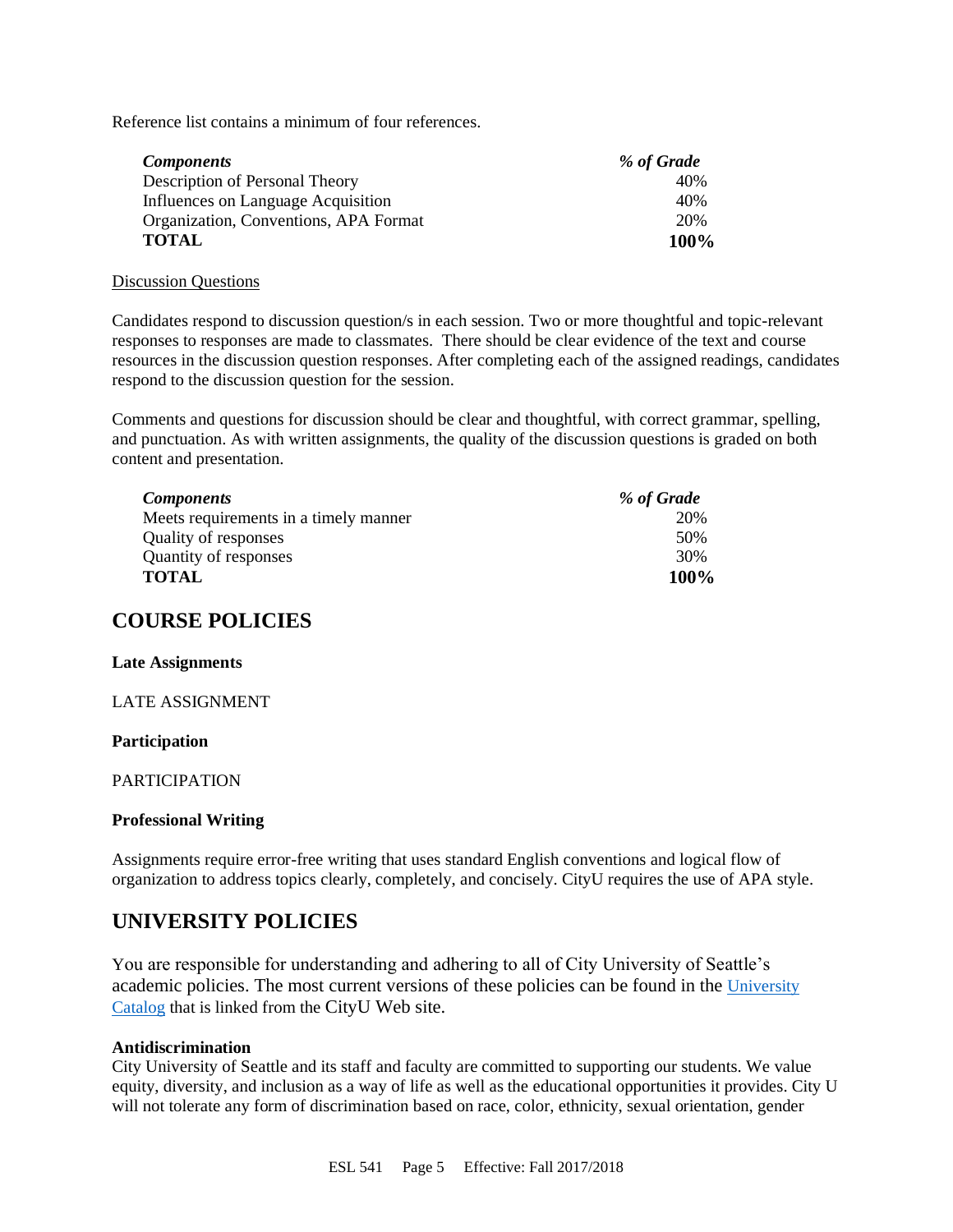identification, socioeconomic status, or religious values. If you have experienced any discrimination based on any of the above, we encourage you to report this to the University. Please report this to your instructor. If you do not feel safe reporting this to your instructor, please report to Dr. Scott Carnz, Provost or to the Vice President of Student Affairs, Melissa Mecham.

#### **Non-Discrimination & Prohibition of Sexual Misconduct**

City University of Seattle adheres to all federal, state, and local civil rights laws prohibiting discrimination in employment and education. The University is committed to ensuring that the education environment is bounded by standards of mutual respect and safety and is free from discriminatory practices.

In the U.S., the University is required by Title IX of the Education Amendments of 1972 to ensure that all of its education programs and activities do not discriminate on the basis of sex/gender. Sex include sex, sex stereotypes, gender identity, gender expression, sexual orientation, and pregnancy or parenting status. Sexual harassment, sexual assault, dating and domestic violence, and stalking are forms of sex discrimination, which are prohibited under Title IX and by City University of Seattle policy. City University of Seattle also prohibits retaliation against any person opposing discrimination or participating in any discrimination investigation or complaint process internal or external to the institution. Questions regarding Title IX, including its application and/or concerns about noncompliance, should be directed to the Title IX Coordinator. For a complete copy of the policy or for more information, visit <https://my.cityu.edu/titleix> or contact the Title IX Coordinator.

In Canada, in compliance with the British Columbia Human Rights Code, the Alberta Human Rights Act, WorksafeBC, and the Workers' Compensation Board of Alberta, the University believes that its environment should at all times be supportive and respectful of the dignity and self-esteem of individuals. Discrimination, harassment and bullying conduct, whether through person to person behaviour or via electronic communications such as email or social media is not acceptable and will not be tolerated. As an educational institution, it is our responsibility to cultivate an environment of excellence, equity, mutual respect and to recognize the value and potential of every individual. The University will take all necessary steps to meet or exceed the requirements of the law to prevent discrimination, harassment and bullying. The Respectful Workplace Policy for the prevention of discrimination, harassment and bullying policy and procedure can be found at <https://www.cityu.edu/discover-cityu/about-cityu/> under the Policies section or at <https://www.cityuniversity.ca/about/>.

#### **Religious Accommodations**

City University of Seattle has a policy for accommodation of student absences or significant hardship due to reasons of faith or conscience, or for organized religious activities. The University's policy, including more information about how to request an accommodation, is available in the University Catalog and on the my.cityu.edu student portal. Accommodations must be requested by the 20% mark of this course (e.g. day 14 of a ten-week course, day 7 of a 5-week course) using the Religious Accommodations Request Form found on the student dashboard in the my.cityu.edu student portal.

#### **Academic Integrity**

Academic integrity in students requires the pursuit of scholarly activity that is free from fraud, deception and unauthorized collaboration with other individuals. Students are responsible for